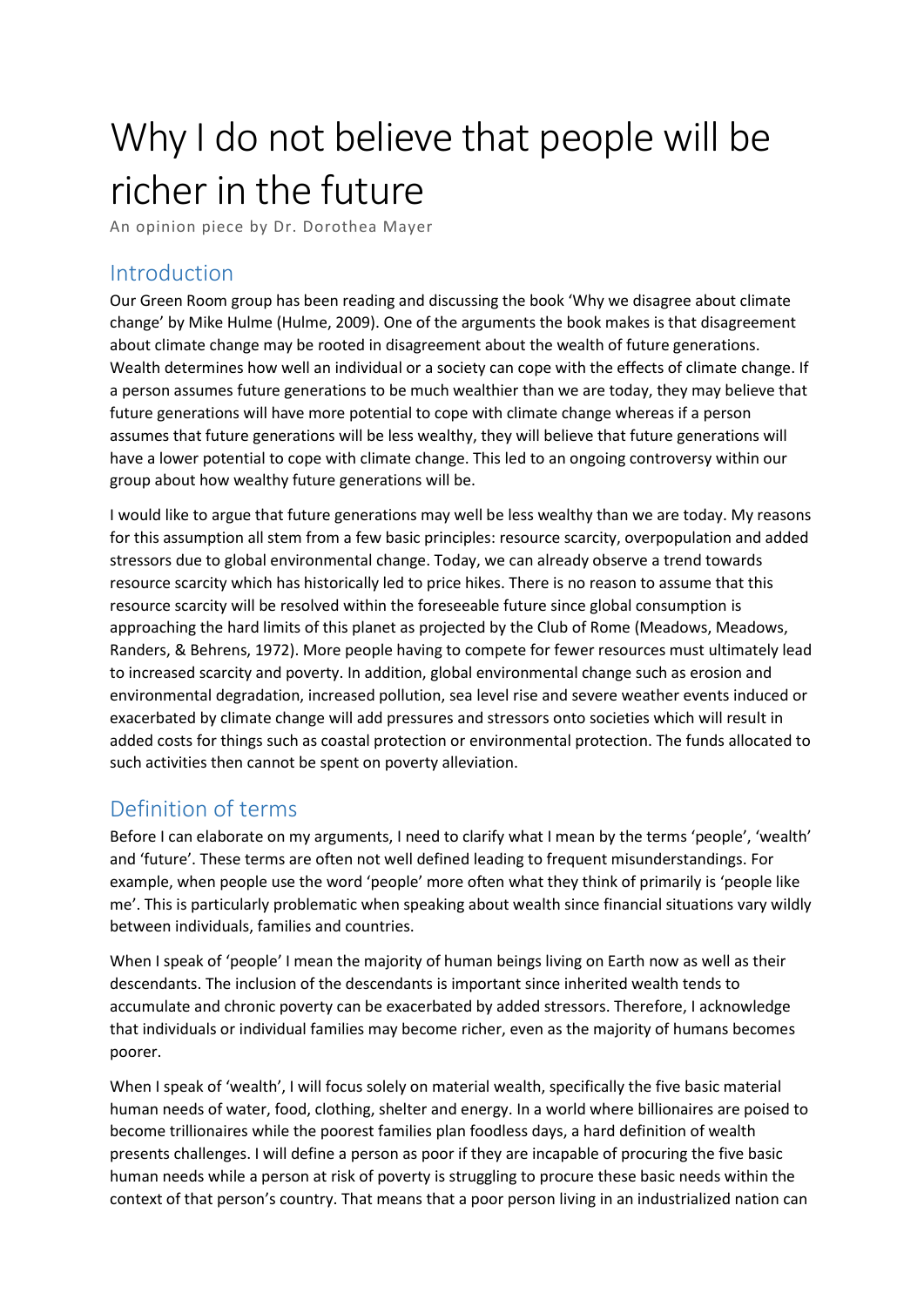call a larger number of dollars their own than a poor person living in a developing nation, yet still be poor under this definition.

Finally, when I speak of 'future' I focus on the time between the time of writing, 2021, and the end of the 21<sup>st</sup> century. This covers the first and second generation of people who will feel the effects of climate change.

# Resource scarcity reduces people's ability to procure their basic human needs

Any reduction in resource availability will lead to an increase in pricing of these resources, unless some form of government subsidies are implemented. However, even in the case of subsidies, the costs still increase for the average person because governments are tax payer funded. So while the resource itself may become cheaper, taxes may well go up which increases the burden levied on tax payers. Ideally, the rich would pay more taxes, which would not inhibit their ability to procure basic human needs, however, experience shows that the rich overwhelmingly practice 'tax evasion' (stealing from the community). As a result, the ones most heavily burdened by tax increases are middle income individuals and families who are then pushed closer to the precarious state of being at risk of poverty, while those already at risk of poverty will further be impoverished and become poor.

Numerous factors reduce resource availability. In the following, I will look at the five basic resources of water, food, clothing, shelter and energy to analyze why these resources are becoming scarcer and what factors might exacerbate this trend in the future.

#### Water

Earth only has a finite amount of water on it. Most of that is saltwater, unsuitable for human use. The majority of freshwater is either locked up in glaciers and ice sheets or stored in underground aquifers. Only a minute quantity of freshwater on Earth is contained in surface water and therefore easily accessible to humans. Today, all of these sources of freshwater are in serious decline. Glaciers are melting at record rates while aquifers are being pumped dry faster than they can regenerate, especially in areas important for agriculture (Gleeson, Wada, Bierkens, & van Beek, 2012). Surface water is also disappearing, lakes and rivers are drying up. What is left is often polluted, unsuitable for human use.

Pollution is not the only threat for surface and groundwater. Salinization poses an additional risk. Salinization occurs mostly in coastal regions where sea level rise leads to intrusion of saltwater into freshwater reserves. This can occur on the surface, especially in river estuaries as rising tides push further upstream than in the past, or underground as saltwater seeps through the soil, contaminating aquifers.

Contamination is not the only threat for aquifers. As aquifers are pumped dry, the rock layers which used to be supported by water pressure are compressed. This reduces the aquifer's ability to store water and may also decrease water flow into the aquifer. Thus, overuse of aquifers reduces water availability while preventing the replenishing of the aquifer.

Climate change further exacerbates this water scarcity. Rising global temperatures accelerate meltwater runoff from glaciers. Some glaciers have already disappeared while many others are projected to disappear this century. In addition, droughts and heat waves are becoming more frequent. Droughts are periods of reduced rain- or snowfall. During these times, freshwater resources cannot be replenished. Heat waves exacerbate the problem by increasing evaporation, sucking moisture out of plants and soils. This reduces the amount of water that percolates into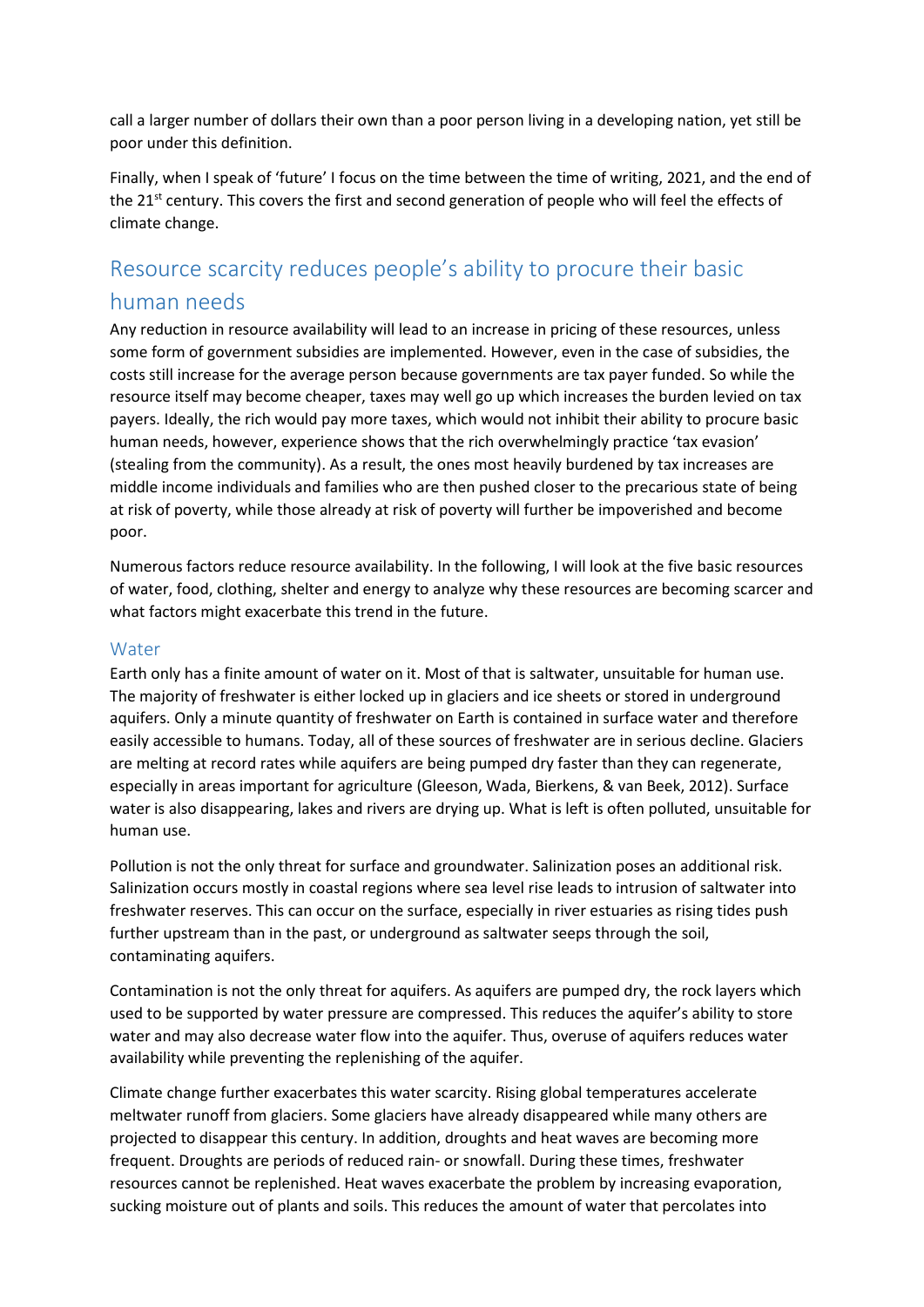deeper soil layers to replenish groundwater supplies and aquifers. During periods of drought, chemical reactions in soils can make them less permeable, thereby reducing the soils' ability to absorb water when it rains. This leads to increased runoff. Thus, even while the land thirsts, precious water is washed into rivers, lakes and from there to the oceans. Less water is retained and therefore available to human consumption.

In the name of 'efficiency' some countries have privatized their water resources, while others are selling or thinking of selling their water resources and the tax payer funded water distribution networks that go with them. Such measures have always resulted in increased prices for the consumers while the infrastructure was left to rust and rot, leading to leakages which in turn led to further shortages and more price hikes. There is no reason to assume that this vicious cycle spawned by corporate greed will be overcome in the future.

Some coastal countries or communities have attempted to alleviate their water scarcity by relying on water desalination technologies. But these technologies are expensive and usually in the hands of private corporations. To incentivize private investments in the infrastructure, the governments often subsidize initial building of water desalination facilities. As soon as these subsidies subside, the same vicious cycle of infrastructure decay and price gouging sets in.

Privatization of water resources grants corporations power over people. If people cannot pay their water bills, their taps are turned off. This forces people to pay the even higher prices for bottled water from stores. Thus the poorest members of society are forced to resort to the most expensive solutions in order to access the most fundamental resource necessary to life.

#### Food

As omnivores, we humans can consume and digest a variety of foods. Our food can be sourced from the land or from the ocean. We eat plants, animals and fungi. All of these sources of food are currently reaching the limits of their productivity due to various causes such as resource limitations, reduction of total area of arable land or overexploitation and decline.

Land plants, land animals and fungi all derive their primary production from photosynthesis of land plants. Photosynthesis is limited by the availability of certain resources, notably water, nitrogen and phosphorous. While nitrogen is comparatively plentiful, water is becoming increasingly scarce and phosphorous reserves are already severely depleted. Thus plants' ability to grow and produce food will decline as these resources become increasingly scarce.

In addition, heat waves can reduce photosynthetic activity, even in the absence of resource limitations. Enzymes tend to break down under heat stress. In the worst case, photosynthesis can break down entirely. This phenomenon was first observed during the heatwave of 2003 in central Europe.

Land availability and fertility plays an important role for food production. But arable lands are declining worldwide due to combinations of groundwater depletion, pollution, salinization, erosion, land degradation, desertification, infrastructure expansion and sea level rise. Even today, farmers are displaced, forced to abandon the fields which used to nourish them. Farmland is more than just a place to grow crops, it is an investment for farmers. If this investment is lost, the former farmers are forced to buy food to sustain their families. This ultimately exacerbates food scarcity from both ends of the economic chain: it decreases the amount of food produced while increasing the number of people competing for what is left.

Eating habits can exacerbate food scarcity. Meat production requires huge quantities of feed that in turn blocks large swathes of arable land from being used for food production. Converting feed into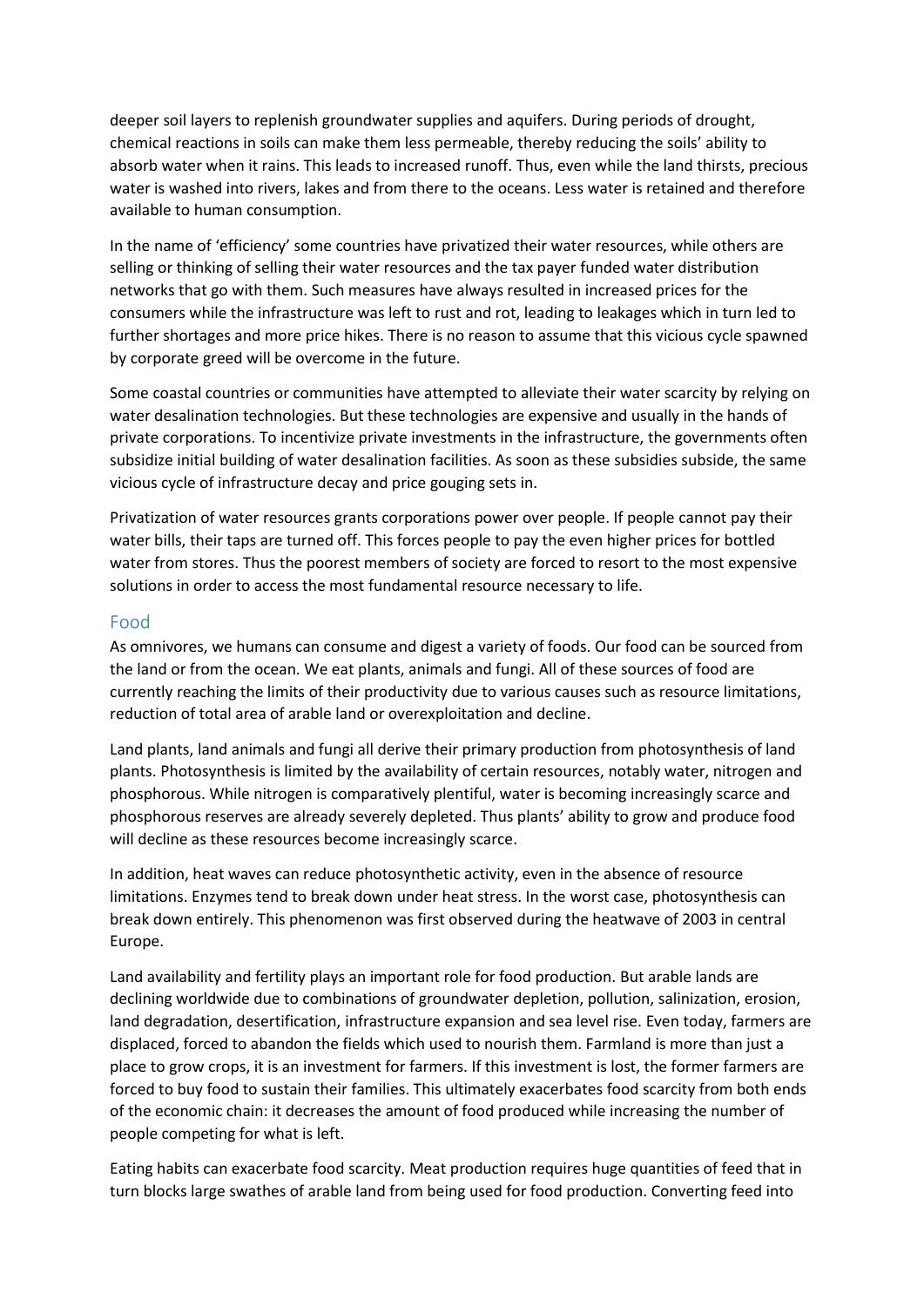meat is accompanied by massive losses of energy and biomass which reduces the overall quantity of food available for humans. In addition in more affluent countries, food can be wasted due either to thoughtlessness, ignorance or even intentional destruction to increase scarcity. Such waste and subsequent price gouging leads to greater strain on the world's poor. In addition, it exacerbates resource depletion and land degradation unnecessarily.

Food sourced from the ocean mainly consists of fish. World fish stocks have been in decline for decades, in spite of some countries' efforts to limit catches by enforcing quotas. In addition, pollution has led to accumulation of toxic substances in the food webs of the oceans, making some fish inedible for humans. These trends are likely to continue in the future and could lead to shortages of fish which will in turn impact coastal communities who rely on fisheries both as a source of protein and a pillar of their economies.

Food pricing in different countries can incentivize exports from poorer nations. Some countries, whose populations are dependent on food aid, export food to sustain their economies. Such absurd situations rob the poorest citizens of the means of providing for themselves by increasing food prices to beyond their purchasing power. It also artificially increases the number of people in need of food aid and the funds necessary to address the problem.

Lastly, food production today often involves the application of large numbers of chemicals such as herbicides, pesticides and antibiotics. While some of these substances naturally degrade over time, some accumulate in ecosystems, water and farmland, further limiting these resources. Thus in our attempt at maximizing productivity today, we are poisoning land and water, limiting our abilities to produce food in the future.

#### Clothing

Clothing can be sourced directly from plant fibers, from animal products such as furs, skins or silks or be woven from synthetic fibers. Plant fibers are subject to all the same limitations as plant-based food. In addition, land used to cultivate fibers cannot be used to cultivate food, thus leading to competition between food and clothing.

Animal skins and furs can either be produced as a by-product of meat production or animals can be reared specifically for the clothing industry. In both cases, land needs to be set aside for animal feed, thus further exacerbating land shortages.

Synthetic fibers are almost exclusively sourced from fossil fuels. They are therefore subject to the limitation of fossil fuel reserves and the competition with energy and plastic production. Some clothes can be produced from recycled plastics but all contribute to plastic pollution, further reducing clean water, air and land supplies.

All types of clothing require large quantities of water to produce. This water is polluted in the process, rendering it unsuitable for human consumption. Thus clothes production increases costs for water purification.

An added difficulty is the recent phenomenon of fast fashion. Those who can afford to wear clothes for very short periods of time before discarding them. In response clothes are designed to be less wear and tear resistant, often fraying after only a few weeks. However, these ephemeral products force those of lesser means to buy new clothes more often then they normally would, thereby exacerbating the financial burden on the poorest citizens.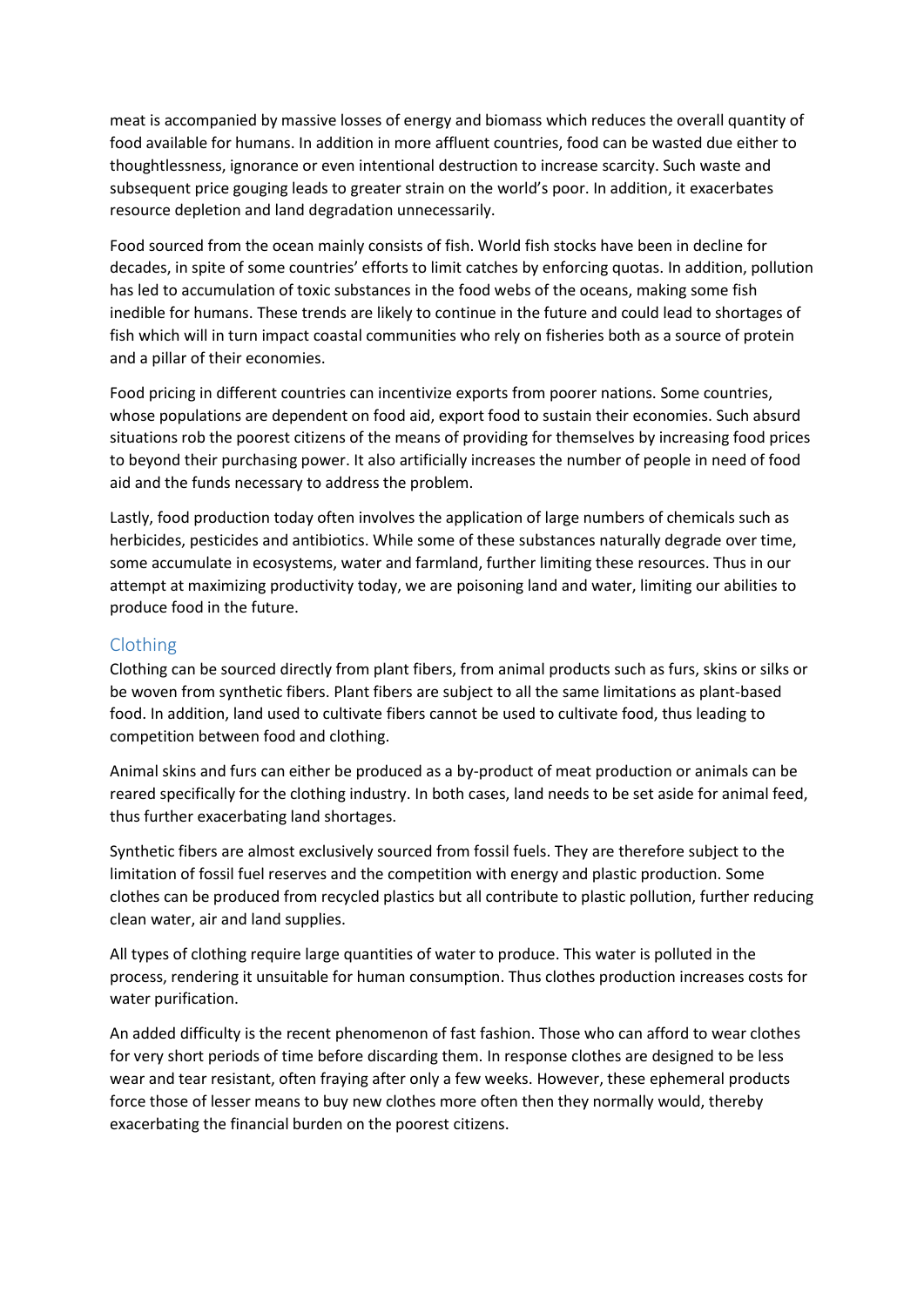#### Shelter

There are two main types of costs involved in procuring shelter: building costs and maintenance costs. Building costs are all costs related to the initial construction of the shelter. Maintenance costs are all costs related to maintaining the shelter in a habitable state.

Building costs depend on availability of building materials. Shelters can be built from renewable resources such as plant (wood, reed, bamboo, thatch) or animal products (leather, bone, dung) or from non-renewable sources (stone, mud, sand, gravel, metals). Renewable resources must be grown or farmed, leading to the same limitations as for clothes and food. Non-renewable resources can be depleted and in some cases already are in severe decline.

A particularly noteworthy example of a non-renewable resource in critical decline is sand. Sand is integral to buildings in the form of cement, concrete and glass. But only water-shaped sand is suitable for construction, the large amounts of wind-shaped sands in desert regions cannot be used. Overexploitation of accessible sand resources increases the rate of coastal erosion and destruction of ecosystems. Sand scarcity will increase building costs in the future. Worse still, once used for construction, sand can rarely be recycled (Bendixen, Best, Hackney, & Iversen, 2019).

People can procure shelter through three different means: by building the shelter themselves, purchasing the shelter, building, apartment or housing unit or by renting it from another owner. Building the shelter limits people to the resources available to them. In the worst case, this can lead to unsanitary or unsafe housing conditions. Purchasing shelter has high immediate costs but lower long-term costs. However, it can indebt people for long periods of time. Renting shelter avoids the high initial investment but at the price of higher long-term costs.

A shelter, no matter whether it is a hut or a castle, is usually a spatially fixed investment (with the exception of mobile shelters, such as tents or house boats). If a natural disaster strikes the area where the shelter is located, odds are that the shelter will be impacted or even destroyed. Frequencies of natural disasters will likely increase as a consequence of climate change and other human activities, thereby increasing the risks that shelters will be lost. This is already the case in many coastal areas where coastal flooding impacts homes and even entire communities. Some communities have already been forced to abandon their homes, while others persevere in increasingly unsanitary conditions. When people are forced to move away permanently they leave behind not only a portion of their lives but also the investments they sank into their condemned homes. These people will be poorer than when they still lived in their ancestral homes.

Losing a house or apartment that was rented may seem less of a burden, but every housing unit lost increases the pressure on remaining housing units. Since demand continuously outstrips supply, price hikes ensue. So a family that was driven from their rented home by an extreme event, not only lost a large portion of their possessions (which need to be replaced) but may be faced with higher costs to rent a new home. The more families must spend just to keep a roof over their heads, the lower their purchasing power and quality of life will be.

For many families shelter constitutes the single biggest financial burden. Any increases in pricing will increase the burden on people. In the past, we have already seen a housing crisis that led to increased homelessness spawned by people being unable to pay their mortgages. As more people lose their homes they are forced to compete for ever scarcer low-income housing. To make matters worse, many cities report buildings are being left empty, because owners refuse to rent them out (Glaeser, Huang, Ma, & Shleifer, 2017). Thus, slums grow while good housing remains vacant.

Even if in the future a global housing crisis were to bring down prices for shelter on a global scale, it is unlikely to benefit the poorest individuals, or even the middle class. A housing crisis typically drives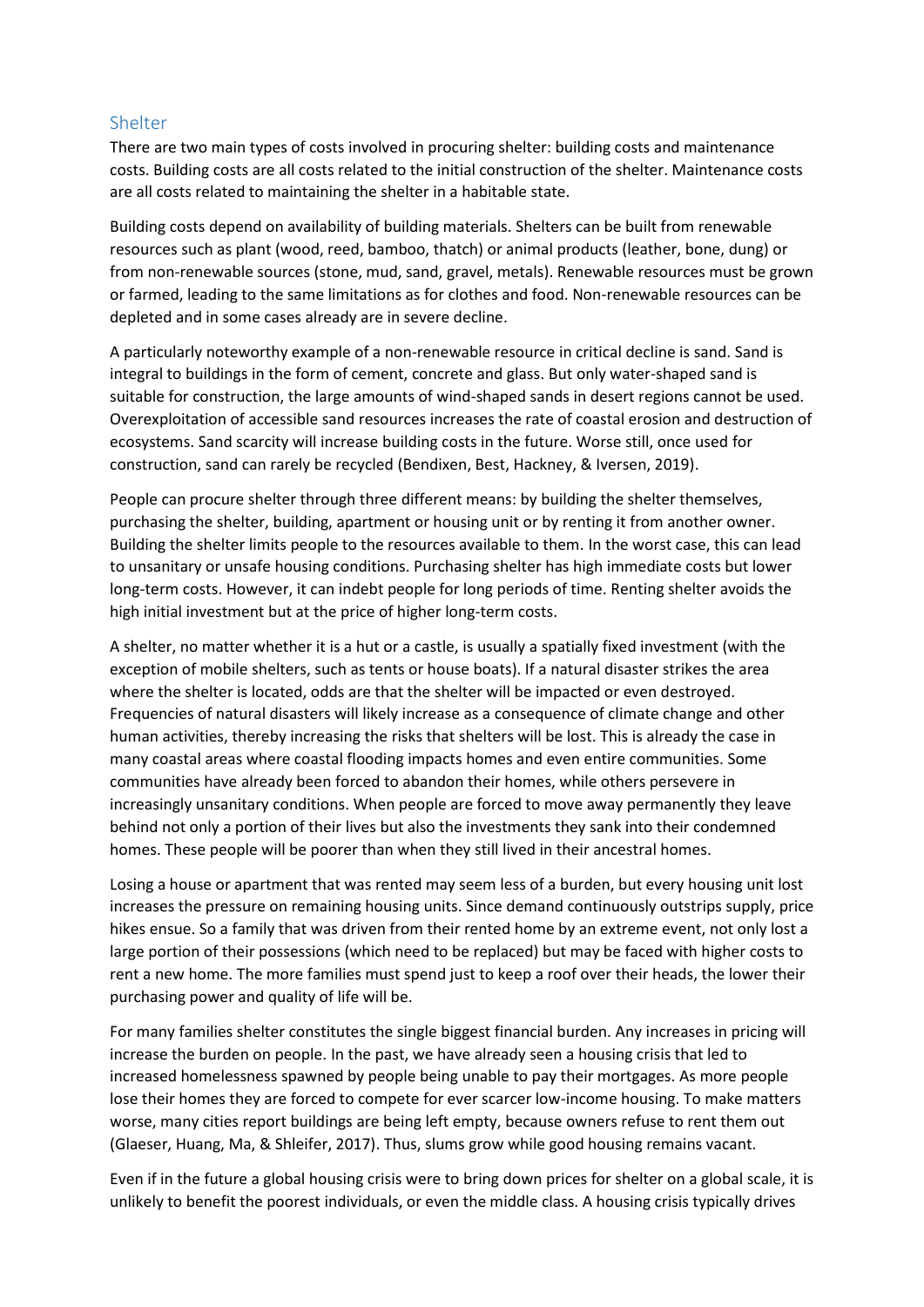the poorest from their homes while the middle class lose part of the financial resources they invested in their homes since their properties would then be worth less than when they were purchased.

#### Energy

Humans today need two main types of energy: heat and electricity. Of these, heat is the more important of the two, since loss of heat can lead to sickness and death. But for most people, electricity is just as important since it enables accessing information, thereby contributing to raise people's skill levels and opportunities. But regardless of which type of energy we look at, more people need more of it even as our modern lifestyles demand more energy per person.

Energy is sourced from three primary sources: fossil fuels, nuclear fuels and renewables. Fossil fuels such as oil and natural gas are already in decline, all easily accessible reserves either are already in decline or are being exploited to maximum. Efforts to access more resources are bought at ever increasing costs for more expensive technologies. The only fossil fuel we have left in abundance is coal, the dirtiest, most polluting kind of fossil fuel. Crucially the costs for environmental damages and health risks are not priced into the net purchasing price for fossil fuels. But these costs add medical bills to already burdened families. The rise in chronic respiratory illnesses such as asthma is attributed to increased air pollution.

Nuclear energy is currently being touted as cheap and safe. But historically, nuclear energy has been neither safe nor cheap. Government subsidies mask the true costs, burdening the tax payers with both the initial costs of constructing the power plants and the incalculable long-term storage costs while rich private shareholders make off with the profits. In addition, nuclear accidents increase cancer rates and can block large swathes of arable land for an indeterminate amount of time, such as the exclusion zone around the once thriving city of Chernobyl. And just like with fossil fuels, environmental and health care costs are not priced into the energy bill.

Renewables mainly come from solar, wind, water and biomass. Biomass requires land to grow resulting in all the same problems as for clothes. Land-use for biomass production has already spawned the food versus fuel debate, due to the ethical problems involved. Water power requires the construction of dams, which can severely impact downriver communities as well as the entire river ecosystem. Dams also trap sediments that then are not washed into estuaries to replenish the natural barriers against sea level rise. Thus, even as beaches are being robbed of their sand for construction purposes, they are prevented from regenerating by dams, often themselves built from concrete.

Wind and solar energy also require land and resources. Their main issue, however, is intermittency. They cannot produce energy continuously because they are dependent on the weather. Therefore, they require additional infrastructure such as energy storage units in order to guarantee a stable energy supply. Building this additional infrastructure on a global scale will cost large sums of money, a burden that clever companies will no doubt levy on the tax payers.

# Conclusion

My analysis of the five key resources necessary to a life in dignity shows that all these resources are either, currently being overexploited, severely stressed or not available in sufficient quantities for everyone. Costs for all basic needs will continue to rise, as scarcities become more apparent. The poor in many countries are already suffering the consequences of these effects.

Current trends are likely to continue, exacerbating scarcities of key resources, increasing their costs and burdening the poor. The higher the costs become, the more people will slide into poverty. This trend will be exacerbated by feed-back loops, such as soil degradation enticing farmers to clear more